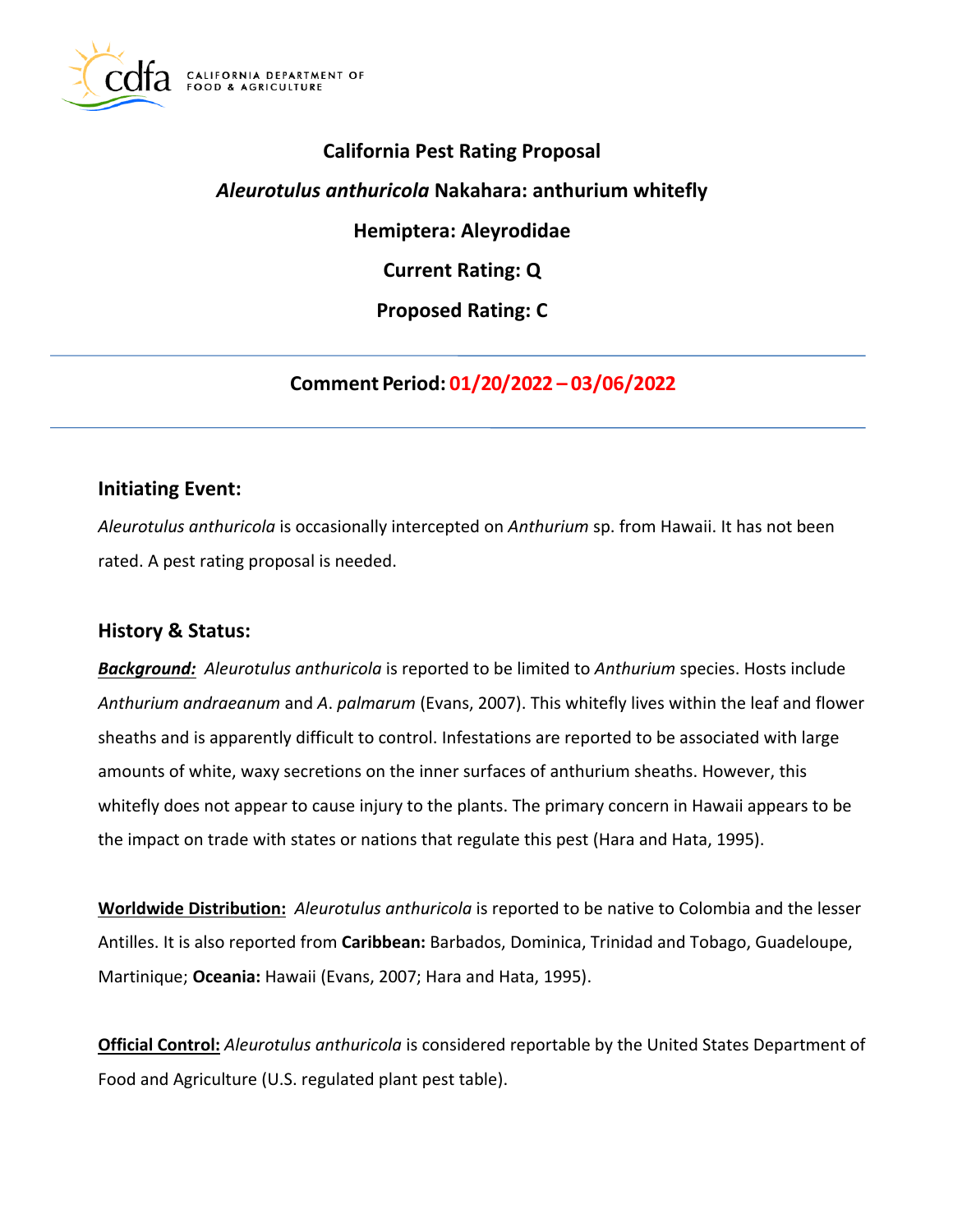

**California Distribution:** *Aleurotulus anthuricola* is not known to be established in California.

**California Interceptions:** *Aleurotulus anthuricola* is occasionally intercepted on *Anthurium* sp. from Hawaii. It was found once during nursery inspection (on *Anthurium* sp.) (California Department of Food and Agriculture).

The risk *Aleurotulus anthuricola* poses to California is evaluated below.

## **Consequences of Introduction:**

1) **Climate/Host Interaction:** *Aleurotulus anthuricola* is restricted to plants in the genus *Anthurium*. These are popular houseplants in California, but they are likely grown outdoors only rarely, perhaps in warmer parts of the state. This whitefly appears to be limited to areas with subtropical or tropical climate. It seems likely that *A*. *anthuricola*, if it was able to become established in California at all, would be limited to a very small portion of the state as well as indoors and in greenhouses. Therefore, *A. anthuricola* receives a **Low (1)** in this category.

#### **– Low (1) Not likely to establish in California; or likely to establish in very limited areas.**

- Medium (2) may be able to establish in a larger but limited part of California.
- High (3) likely to establish a widespread distribution in California.
- 2) **Known Pest Host Range:** *Aleurotulus anthuricola* is limited to a single genus, *Anthurium*. Therefore, it receives a **Low (1)** in this category.
	- **– Low (1) has a very limited host range.**
	- Medium (2) has a moderate host range.
	- High (3) has a wide host range.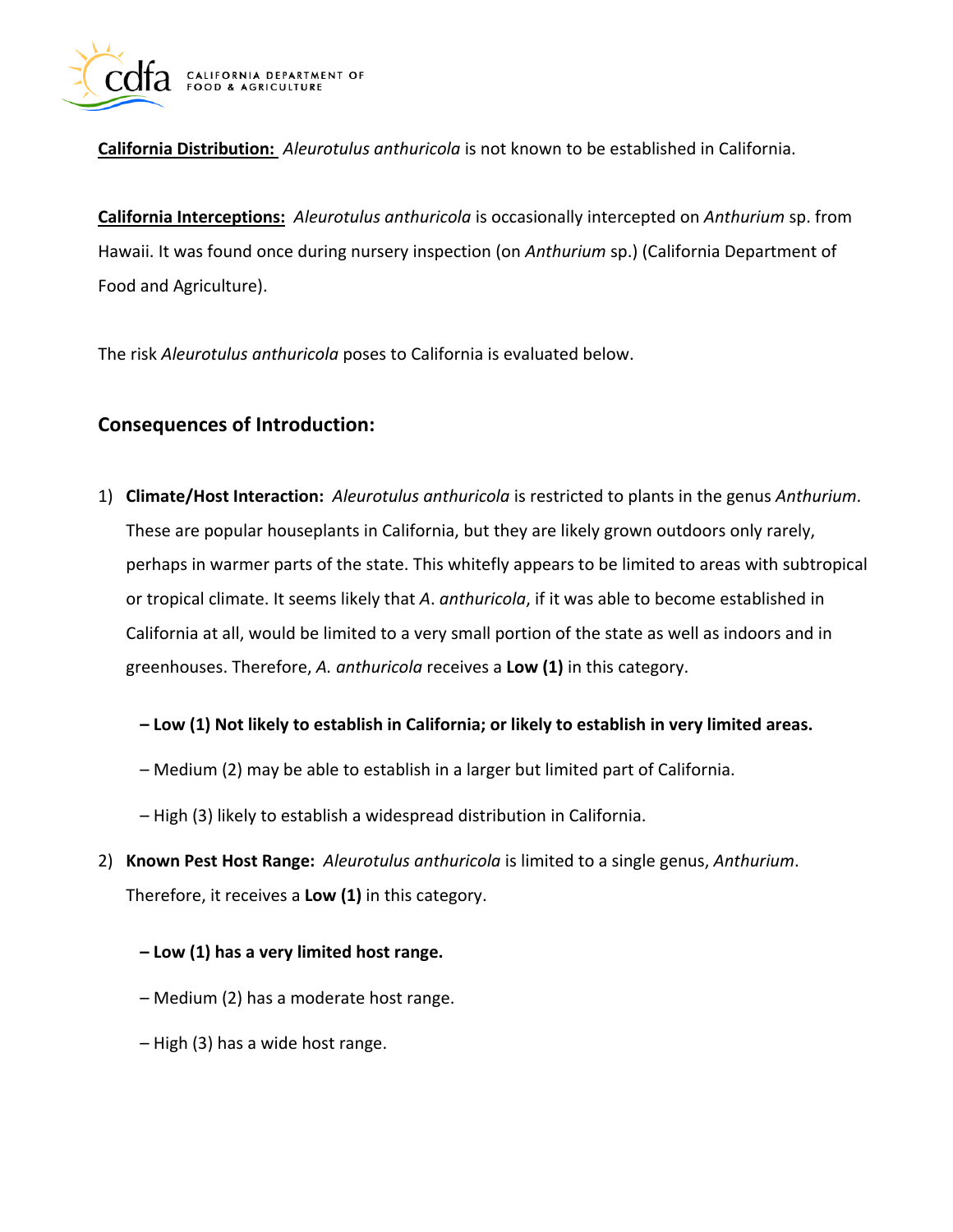

- 3) **Pest Reproductive and Dispersal Potential:** *Aleurotulus anthuricola* can be moved with infested plant material. Therefore, it receives a **Medium (2)** in this category.
	- Low (1) does not have high reproductive or dispersal potential.
	- **– Medium (2) has either high reproductive or dispersal potential.**
	- High (3) has both high reproduction and dispersal potential.
- 4) **Economic Impact**. *Aleurotulus anthuricola* is considered a pest of anthuriums. It is not reported to harm its host plants, but the waxy secretions could be undesirable and nurseries may treat infested plants. This whitefly is considered reportable by the United States Department of Agriculture. Therefore, it receives a **Medium (2)** in this category.

#### **Economic Impact: B, C**

- A. The pest could lower crop yield.
- **B. The pest could lower crop value (includes increasing crop production costs).**
- **C. The pest could trigger the loss of markets (includes quarantines).**
- D. The pest could negatively change normal cultural practices.
- E. The pest can vector, or is vectored, by another pestiferous organism.
- F. The organism is injurious or poisonous to agriculturally important animals.
- G. The organism can interfere with the delivery or supply of water for agricultural uses.

#### **Economic Impact Score: Medium**

- Low (1) causes 0 or 1 of these impacts.
- **– Medium (2) causes 2 of these impacts.**
- High (3) causes 3 or more of these impacts.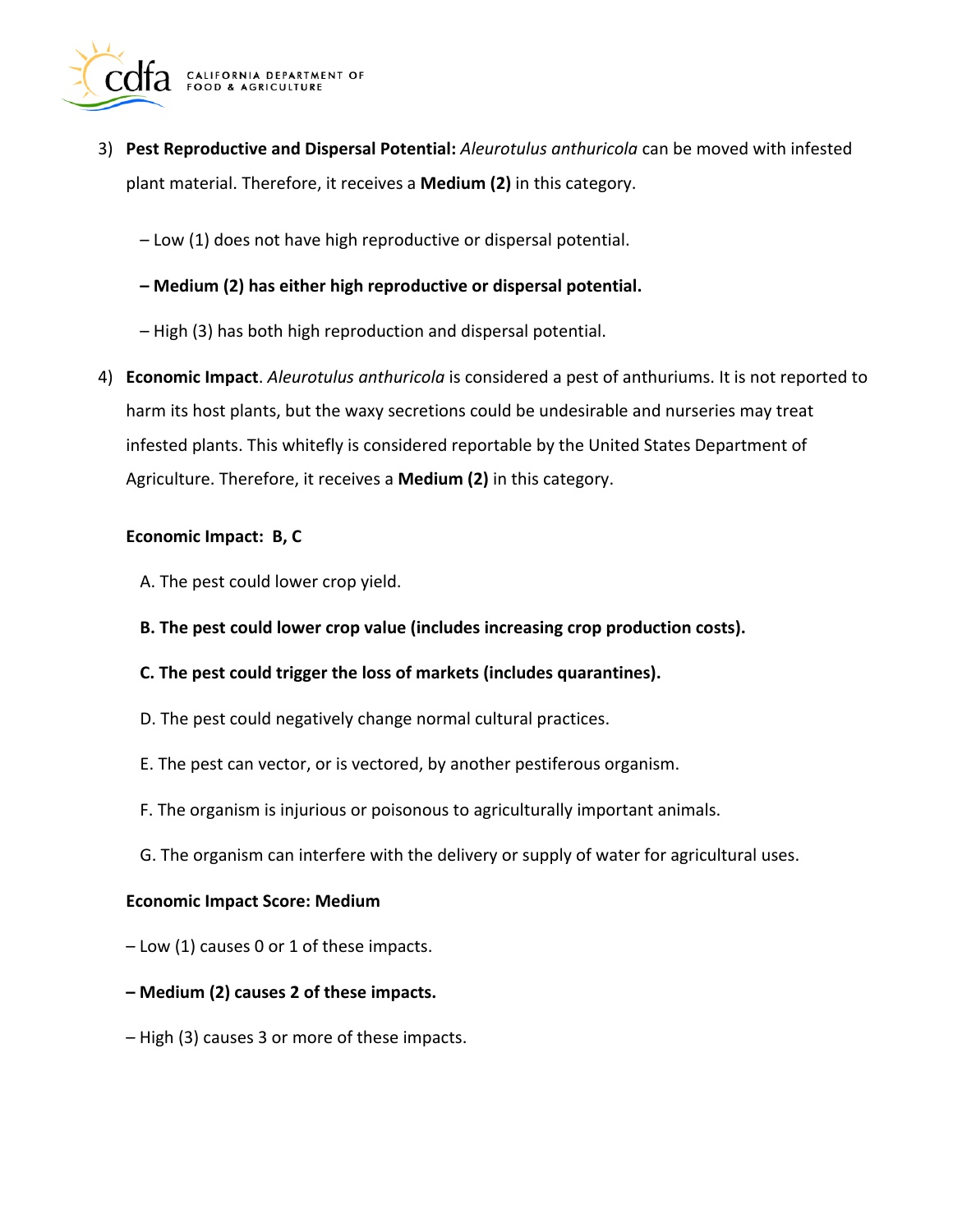

5) **Environmental Impact**. *Aleurotulus anthuricola* feeds on a single genus of plant, *Anthurium*. There are no native *Anthurium* species in California. Additionally, these plants are mainly grown indoors. Therefore, *A. anthuricola* receives a **Low (1)** in this category.

#### **Environmental Impact:**

A. The pest could have a significant environmental impact such as lowering biodiversity, disrupting natural communities, or changing ecosystem processes.

B. The pest could directly affect threatened or endangered species.

C. The pest could impact threatened or endangered species by disrupting critical habitats.

D. The pest could trigger additional official or private treatment programs.

E. The pest significantly impacts cultural practices, home/urban gardening or ornamental plantings.

#### **Environmental Impact Score: Low (1)**

- **– Low (1) causes none of the above to occur.**
- Medium (2) causes one of the above to occur.
- High (3) causes two or more of the above to occur.

## **Consequences of Introduction to California for** *Aleurotulus anthuricola***: Low (7)**

Add up the total score and include it here.

- **–Low = 5-8 points**
- –Medium = 9-12 points
- $-High = 13-15$  points

6) **Post Entry Distribution and Survey Information:** *Aleurotulus anthuricola* is not known to be established in California. It receives a **Not established (0)** in this category.

#### **–Not established (0) Pest never detected in California, or known only from incursions.**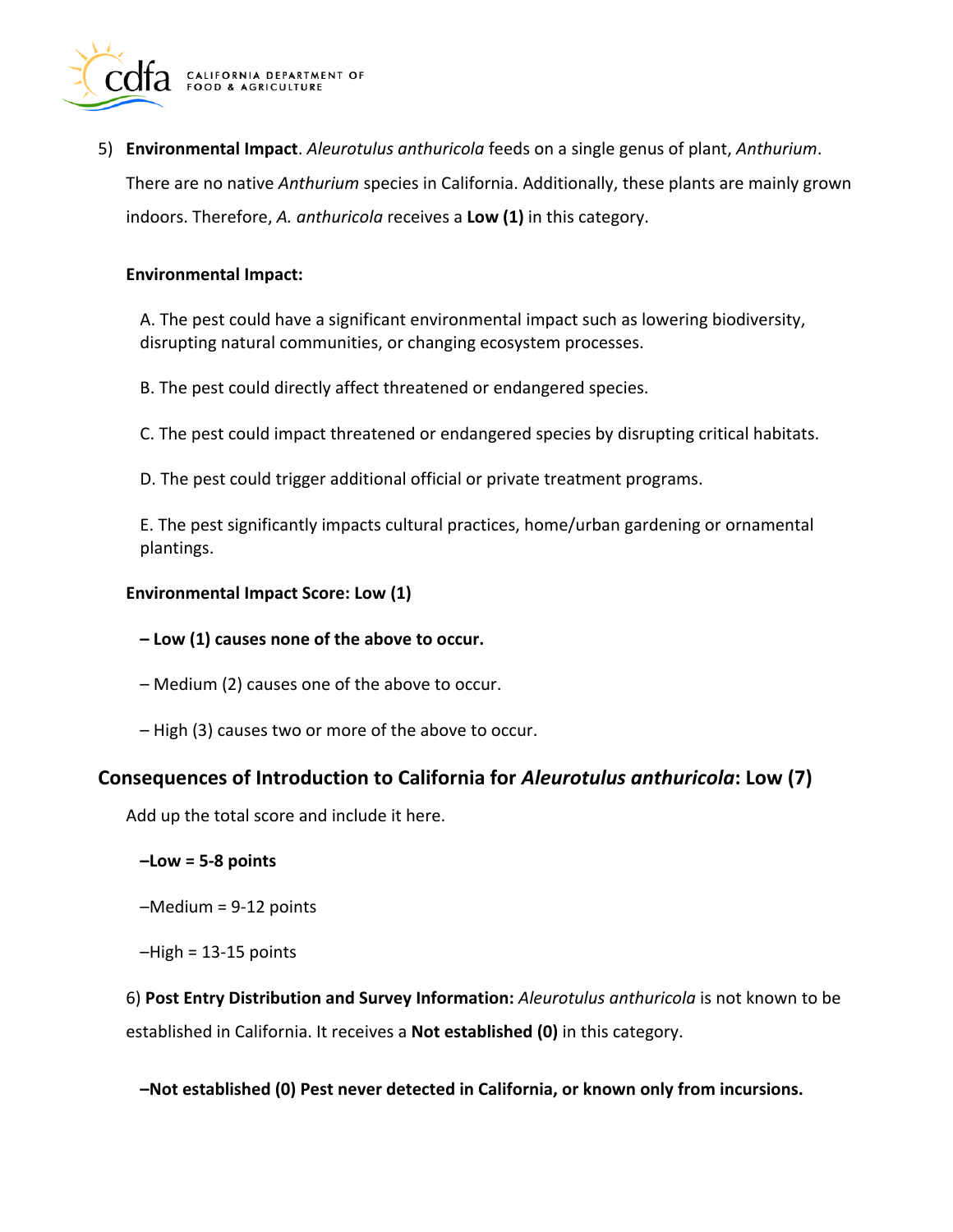

–Low (-1) Pest has a localized distribution in California, or is established in one suitable climate/host area (region).

–Medium (-2) Pest is widespread in California but not fully established in the endangered area, or pest established in two contiguous suitable climate/host areas.

–High (-3) Pest has fully established in the endangered area, or pest is reported in more than two contiguous or non-contiguous suitable climate/host areas.

## **Final Score:**

7) The final score is the consequences of introduction score minus the post entry distribution and survey information score: Low (7)

#### **Uncertainty:**

There are no ongoing surveys for *A. anthuricola*, so it is possible that this whitefly is already established in California.

## **Conclusion and Rating Justification:**

*Aleurotulus anthuricola* is a whitefly that is only known to feed on anthuriums. It does not apparently cause significant impacts to those plants. It does not appear to pose a significant threat to California agriculture or environment. For these reasons, a "C" rating is justified.

## **References:**

Evans, G. A. 2007. Host plant list of the whiteflies (Aleyrodidae) of the world. Version 070611. Accessed December 22, 2021: [http://entomofaune.qc.ca/entomofaune/aleurodes/references/Evans\\_2007\\_Hosts\\_whiteflies.pdf](http://entomofaune.qc.ca/entomofaune/aleurodes/references/Evans_2007_Hosts_whiteflies.pdf)

California Department of Food and Agriculture. Pest and damage record database. Accessed December 21, 2021: <https://pdr.cdfa.ca.gov/PDR/pdrmainmenu.aspx>

Hara, A. H. and Hata, T. Y. 1995. Insects and mites. Research Extension Series 152:11-13.

U.S. regulated plant pest table. Accessed December 30, 2021: